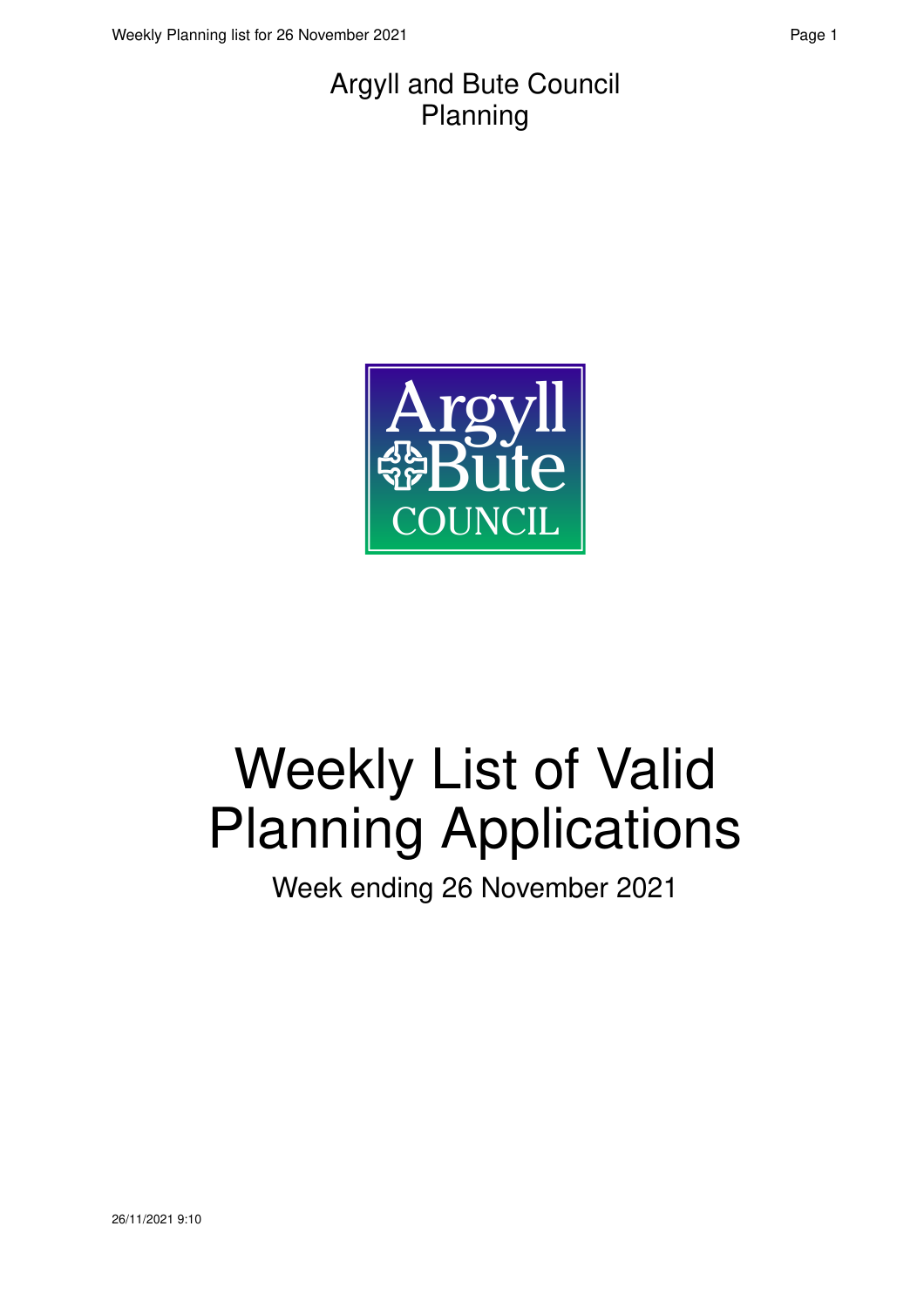### **Bute and Cowal**

| Reference:                | 21/02236/PP                                             | Officer:   | Steven Gove                                                  |
|---------------------------|---------------------------------------------------------|------------|--------------------------------------------------------------|
|                           |                                                         | Telephone: | 01546 605518                                                 |
| <b>Ward Details:</b>      | 06 - Cowal                                              |            |                                                              |
| <b>Community Council:</b> | Kilmun Community Council                                |            |                                                              |
| Proposal:                 | Upgrading of existing bellmouth                         |            |                                                              |
| Location:                 |                                                         |            | Entrance To Corrachaive (1km West Of Clachaig Village), Glen |
|                           | Lean, Dunoon, Argyll And Bute                           |            |                                                              |
| <b>Applicant:</b>         | Tilhill                                                 |            |                                                              |
|                           |                                                         |            | Fairmile Building, 1 Highland Avenue, Sandbank, Dunoon,      |
|                           | Argyll And Bute, PA23 8PB                               |            |                                                              |
| Agent:                    | Tilhill                                                 |            |                                                              |
|                           |                                                         |            | Fairmile Building, 1 Highland Avenue, Sandbank, Dunoon,      |
|                           | Argyll And Bute, PA23 8PB                               |            |                                                              |
| <b>Development Type:</b>  | N10B - Other developments - Local                       |            |                                                              |
| <b>Grid Ref:</b>          | 210331 - 682052                                         |            |                                                              |
|                           |                                                         |            |                                                              |
|                           |                                                         |            |                                                              |
| Reference:                | 21/02263/PNWAY                                          | Officer:   | <b>Steven Gove</b>                                           |
|                           |                                                         | Telephone: | 01546 605518                                                 |
| <b>Ward Details:</b>      | 06 - Cowal                                              |            |                                                              |
| <b>Community Council:</b> | Kilmun Community Council                                |            |                                                              |
| Proposal:                 | Upgrade of existing forestry track                      |            |                                                              |
| Location:                 | Clachaig Forest, Clachaig, Argyll And Bute              |            |                                                              |
| <b>Applicant:</b>         | Tilhill                                                 |            |                                                              |
|                           | Fairmile Building, 1 Highland Avenue, Sandbank, Dunoon, |            |                                                              |
|                           |                                                         |            |                                                              |
|                           | Argyll And Bute, PA23 8PB<br>Tilhill                    |            |                                                              |
| Agent:                    |                                                         |            |                                                              |
|                           | Fairmile Building, 1 Highland Avenue, Sandbank, Dunoon, |            |                                                              |
|                           | Argyll And Bute, PA23 8PB                               |            |                                                              |
| <b>Development Type:</b>  | G C22W - Forestry Private Way                           |            |                                                              |
| <b>Grid Ref:</b>          | 211079 - 680864                                         |            |                                                              |
|                           |                                                         |            |                                                              |
| Reference:                | 21/02274/PP                                             | Officer:   | <b>Brian Close</b>                                           |
|                           |                                                         | Telephone: | 01546 605518                                                 |
| <b>Ward Details:</b>      | 06 - Cowal                                              |            |                                                              |
| <b>Community Council:</b> | <b>Strachur Community Council</b>                       |            |                                                              |
| Proposal:                 | Alterations and extensions to dwellinghouse             |            |                                                              |
| Location:                 | Arkaig, Strachur, Cairndow, Argyll And Bute, PA27 8DD   |            |                                                              |
|                           | Mr David Freer                                          |            |                                                              |
| <b>Applicant:</b>         |                                                         |            |                                                              |
|                           | Arkaig, Strachur, Cairndow, Argyll And Bute, PA27 8DD   |            |                                                              |
| Agent:                    | Johnathan Monk Chartered Architect                      |            |                                                              |
|                           | 82 Coleridge Drive, Enderby, Leicester, LE19 4QG        |            |                                                              |
| <b>Development Type:</b>  | N01 - Householder developments                          |            |                                                              |
| <b>Grid Ref:</b>          | 208739 - 701392                                         |            |                                                              |
|                           |                                                         |            |                                                              |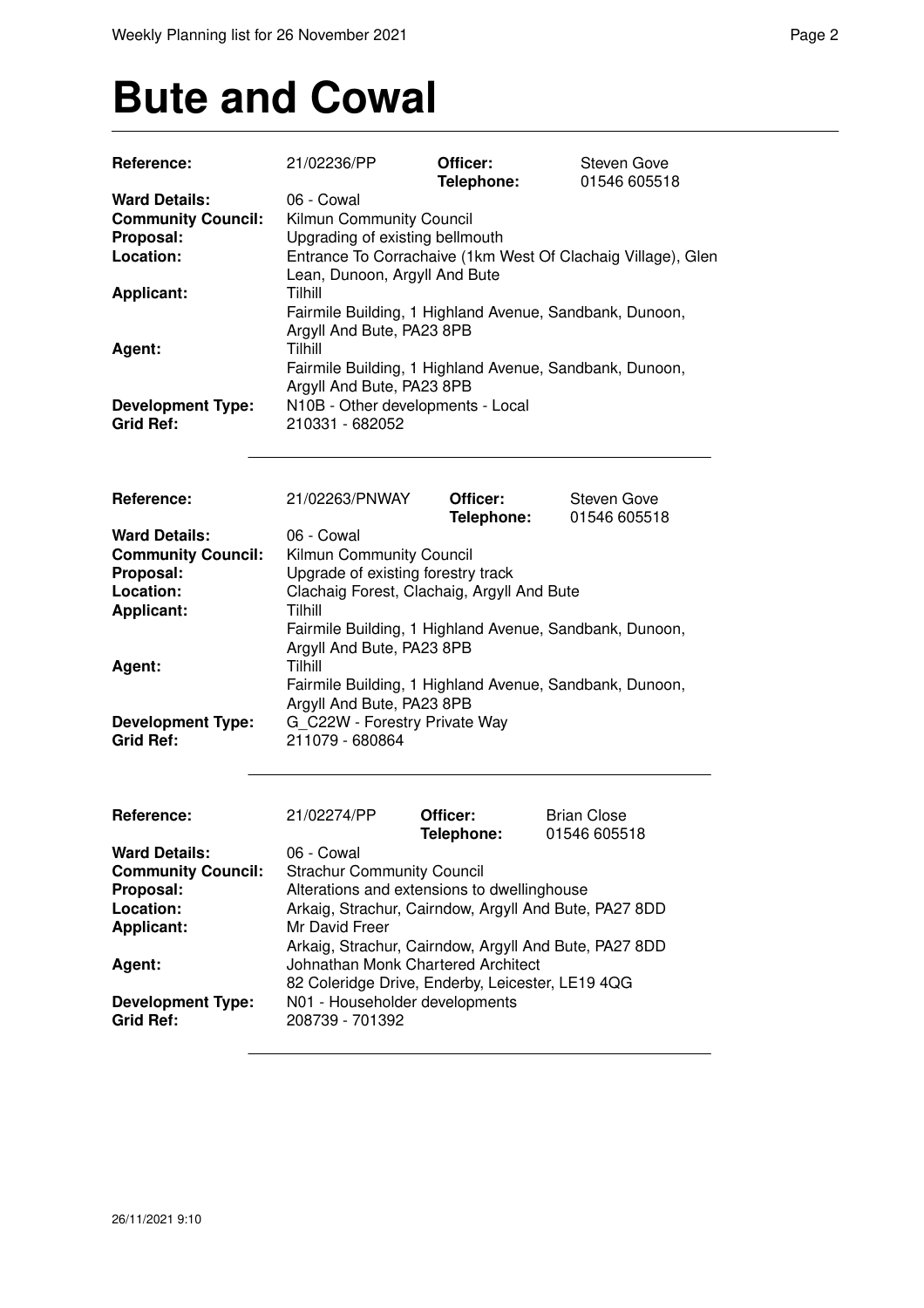#### **Helensburgh and Lomond**

| Reference:                                   | 21/01862/PP                                       | Officer:<br>Telephone: | Allocated To Area Office<br>01546 605518                                                                                |
|----------------------------------------------|---------------------------------------------------|------------------------|-------------------------------------------------------------------------------------------------------------------------|
| <b>Ward Details:</b>                         | 10 - Helensburgh Central                          |                        |                                                                                                                         |
| <b>Community Council:</b>                    | Helensburgh Community Council                     |                        |                                                                                                                         |
| Proposal:                                    | accommodation                                     |                        | Alterations and conversion of loft to form additional living                                                            |
| Location:                                    |                                                   |                        | 83 Sinclair Street, Helensburgh, Argyll And Bute, G84 8TR                                                               |
| <b>Applicant:</b>                            | Mr and Mrs M Lewis                                |                        |                                                                                                                         |
| Agent:                                       | <b>HMA Architects</b>                             |                        | 83 Sinclair Street, Helensburgh, Argyll And Bute, G84 8TR<br>19 Charlotte Street, Helensburgh, Arygll And Bute, G84 7EZ |
| <b>Development Type:</b><br><b>Grid Ref:</b> | N01 - Householder developments<br>229701 - 682542 |                        |                                                                                                                         |

| Reference:                | 21/01956/PP                          | Officer:   | <b>Karen Malloy</b>                                        |
|---------------------------|--------------------------------------|------------|------------------------------------------------------------|
|                           |                                      | Telephone: | 01546 605518                                               |
| <b>Ward Details:</b>      | 10 - Helensburgh Central             |            |                                                            |
| <b>Community Council:</b> | <b>Helensburgh Community Council</b> |            |                                                            |
| Proposal:                 | Installation of replacement windows  |            |                                                            |
| Location:                 |                                      |            | 58 Colquhoun Street, Helensburgh, Argyll And Bute, G84 8UX |
| <b>Applicant:</b>         | Mr Iain Duncan                       |            |                                                            |
|                           |                                      |            | 58 Colquhoun Street, Helensburgh, Argyll And Bute, G848UX  |
| Agent:                    | N/A                                  |            |                                                            |
| <b>Development Type:</b>  | N01 - Householder developments       |            |                                                            |

**Grid Ref:** 229669 - 682728

| Reference:                                   | 21/02285/TPO                                                                  | Officer:<br>Telephone: | <b>Karen Malloy</b><br>01546 605518 |
|----------------------------------------------|-------------------------------------------------------------------------------|------------------------|-------------------------------------|
| <b>Ward Details:</b>                         | 10 - Helensburgh Central                                                      |                        |                                     |
| <b>Community Council:</b>                    | <b>Helensburgh Community Council</b>                                          |                        |                                     |
| Proposal:                                    | Felling of Yew tree                                                           |                        |                                     |
| Location:                                    | Wadi Millig, East Abercromby Street, Helensburgh, Argyll And<br>Bute, G84 7SP |                        |                                     |
| <b>Applicant:</b>                            | Mr G Sneddon                                                                  |                        |                                     |
|                                              | Wadi Millig, East Abercromby Street, Helensburgh, Argyll And<br>Bute, G84 7SP |                        |                                     |
| Agent:                                       | Liam MacKenzie                                                                |                        |                                     |
|                                              | Gowanbrae, Little Aiden Road, Kilcreggan, Argyll And Bute,<br>G84 0JY         |                        |                                     |
| <b>Development Type:</b><br><b>Grid Ref:</b> | N0 - not required for statutory returns<br>230227 - 683018                    |                        |                                     |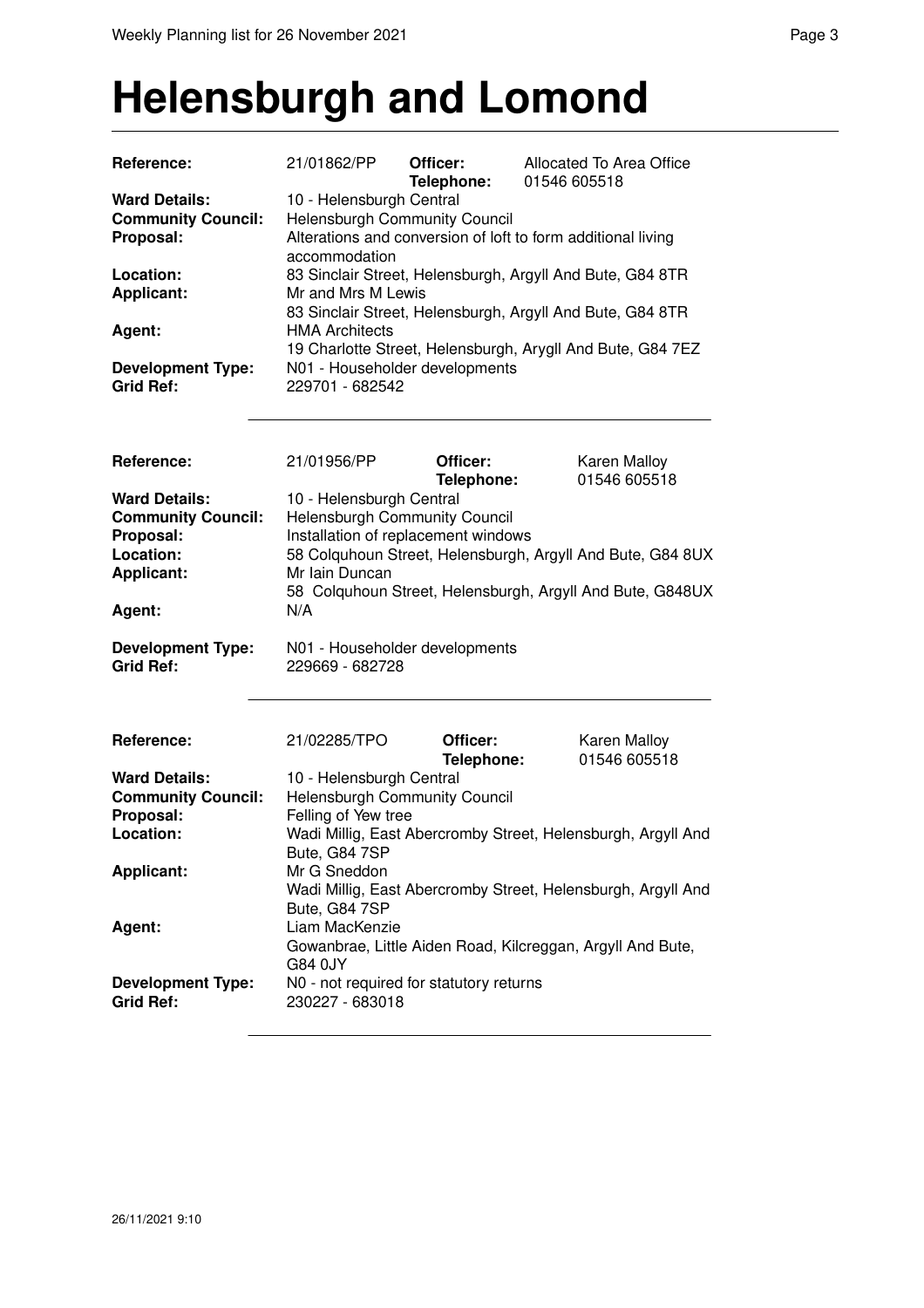Weekly Planning list for 26 November 2021 **Page 4** Page 4

| Reference:                                   | 21/02286/PP                                                                                                      | Officer:<br>Telephone: | Allocated To Area Office<br>01546 605518                  |  |  |
|----------------------------------------------|------------------------------------------------------------------------------------------------------------------|------------------------|-----------------------------------------------------------|--|--|
| <b>Ward Details:</b>                         | 09 - Lomond North                                                                                                |                        |                                                           |  |  |
| <b>Community Council:</b>                    | Rhu And Shandon Community Council                                                                                |                        |                                                           |  |  |
| Proposal:                                    | Roof refurbishment works to include replacement recovering,<br>rooflights, leadwork, gutters and rainwater goods |                        |                                                           |  |  |
| Location:                                    | Bute, G84 8NP                                                                                                    |                        | Ardchapel, Shore Road, Shandon, Helensburgh, Argyll And   |  |  |
| <b>Applicant:</b>                            | Mr And Mrs David Lang<br>Bute, G84 8NP                                                                           |                        | Ardchapel, Shore Road, Shandon, Helensburgh, Argyll And   |  |  |
| Agent:                                       | Architecture And Design<br>9NR                                                                                   |                        | 9 West Montrose Street, Helensburgh, Argyll And Bute, G84 |  |  |
| <b>Development Type:</b><br><b>Grid Ref:</b> | N01 - Householder developments<br>225661 - 686198                                                                |                        |                                                           |  |  |

| <b>Reference:</b>         | 21/02335/PP                              | Officer:<br>Telephone: | Allocated To Area Office<br>01546 605518                |
|---------------------------|------------------------------------------|------------------------|---------------------------------------------------------|
| <b>Ward Details:</b>      | 10 - Helensburgh Central                 |                        |                                                         |
| <b>Community Council:</b> | <b>Helensburgh Community Council</b>     |                        |                                                         |
| Proposal:                 | Erection of single storey side extension |                        |                                                         |
| Location:                 | 8QQ                                      |                        | 30 Cumberland Avenue, Helensburgh, Argyll And Bute, G84 |
| <b>Applicant:</b>         | Mr Jeff Banks                            |                        |                                                         |
|                           | 8QQ                                      |                        | 30 Cumberland Avenue, Helensburgh, Argyll And Bute, G84 |
| Agent:                    | John Kerr                                |                        |                                                         |
|                           | 10 Barloan Place, Dumbarton, G82 3QW     |                        |                                                         |
| <b>Development Type:</b>  | N01 - Householder developments           |                        |                                                         |
| <b>Grid Ref:</b>          | 228260 - 683243                          |                        |                                                         |
| <b>Reference:</b>         | 21/02493/LIB                             | Officer:               | Allocated To Area Office                                |

|                           |                                                   | Telephone: | 01546 605518                                                |
|---------------------------|---------------------------------------------------|------------|-------------------------------------------------------------|
| <b>Ward Details:</b>      | 09 - Lomond North                                 |            |                                                             |
| <b>Community Council:</b> | Rhu And Shandon Community Council                 |            |                                                             |
| Proposal:                 |                                                   |            | Roof refurbishment works to include replacement recovering, |
|                           | rooflights, leadwork, gutters and rainwater goods |            |                                                             |
| Location:                 |                                                   |            | Ardchapel, Shore Road, Shandon, Helensburgh, Argyll And     |
|                           | Bute, G84 8NP                                     |            |                                                             |
| <b>Applicant:</b>         | Mr And Mrs David Lang                             |            |                                                             |
|                           |                                                   |            | Ardchapel, Shore Road, Shandon, Helensburgh, Argyll And     |
|                           | Bute, G84 8NP                                     |            |                                                             |
| Agent:                    | Architecture And Design                           |            |                                                             |
|                           |                                                   |            | 9 West Montrose Street, Helensburgh, Argyll And Bute, G84   |
|                           | 9NR                                               |            |                                                             |
| <b>Development Type:</b>  | $N14$ - Listed bldg + con area consents           |            |                                                             |
| <b>Grid Ref:</b>          | 225661 - 686198                                   |            |                                                             |
|                           |                                                   |            |                                                             |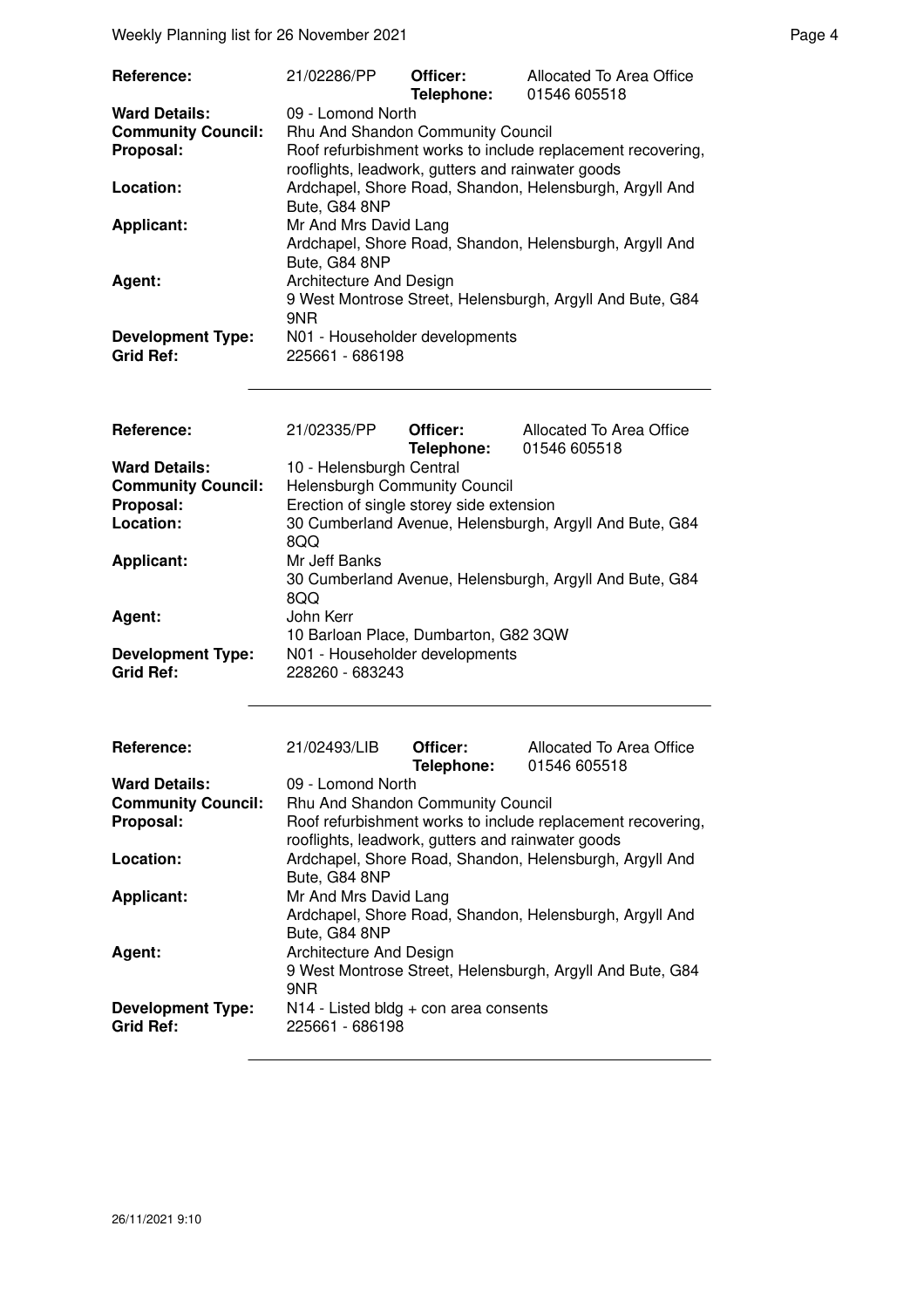# **Oban, Lorn and the Isles**

| Reference:                                                     | 21/01847/PP                                                                                                                                       | Officer:<br>Telephone: | Jennifer Campbell<br>01546 605518                                                                                                 |
|----------------------------------------------------------------|---------------------------------------------------------------------------------------------------------------------------------------------------|------------------------|-----------------------------------------------------------------------------------------------------------------------------------|
| <b>Ward Details:</b><br><b>Community Council:</b><br>Proposal: | 05 - Oban North And Lorn<br>Seil And Easdale Community Council<br>and installation of decking                                                     |                        | Formation of 3 new window openings and french doors to gable<br>elevation, installation of enlarged patio doors to rear elevation |
| Location:<br><b>Applicant:</b>                                 | 62 Easdale Island, Oban, Argyll And Bute, PA34 4TB<br>Mr And Mrs Neil And Amanda McCrirrick<br>62 Easdale Island, Oban, Argyll And Bute, PA34 4TB |                        |                                                                                                                                   |
| Agent:                                                         | Waseem Hussain<br>4 Binniehill Road, Cumbernauld, G68 9AJ                                                                                         |                        |                                                                                                                                   |
| <b>Development Type:</b><br><b>Grid Ref:</b>                   | N01 - Householder developments<br>174042 - 717020                                                                                                 |                        |                                                                                                                                   |
| Reference:                                                     | 21/01927/PP                                                                                                                                       | Officer:<br>Telephone: | Jennifer Campbell<br>01546 605518                                                                                                 |
| <b>Ward Details:</b><br><b>Community Council:</b>              | 04 - Oban South And The Isles<br><b>Mull Community Council</b>                                                                                    |                        |                                                                                                                                   |
| Proposal:                                                      | sion and a single storey extension                                                                                                                |                        | Internal alterations to dwelling house including dormer exten-                                                                    |
| Location:                                                      | 6BA                                                                                                                                               |                        | Corry Meadows, Craignure, Isle Of Mull, Argyll And Bute, PA65                                                                     |
| <b>Applicant:</b>                                              | Mr And Mrs Ambrose McDonough<br>6BA                                                                                                               |                        | Corry Meadows, Craignure, Isle Of Mull, Argyll And Bute, PA65                                                                     |
| Agent:                                                         | <b>AGL Architect Ltd</b><br>32 Carseview, Bannockburn, Stirling, Stirlingshire, FK7 8LQ                                                           |                        |                                                                                                                                   |
| <b>Development Type:</b><br><b>Grid Ref:</b>                   | N01 - Householder developments<br>164314 - 741598                                                                                                 |                        |                                                                                                                                   |
| <b>Reference:</b>                                              | 21/01929/PP                                                                                                                                       | Officer:<br>Telephone: | <b>Fiona Scott</b><br>01546 605518                                                                                                |
| <b>Ward Details:</b><br>9 H H                                  | 04 - Oban South And The Isles<br>$M \cup \bigcap_{i=1}^{n} A_i$ is the $\bigcap_{i=1}^{n} A_i$ in $\bigcap_{i=1}^{n} A_i$                         |                        |                                                                                                                                   |

| 04 - Oban South And The Isles                                                                                                                     |
|---------------------------------------------------------------------------------------------------------------------------------------------------|
| <b>Mull Community Council</b>                                                                                                                     |
| Proposed new stairway and replacement handrails, formation<br>of new visitor platform at the top of existing jetty and over previ-<br>ous walkway |
| Clamshell Cave, South East Of Staffa Island, Argyll And Bute                                                                                      |
| National Trust For Scotland                                                                                                                       |
| Balnain House, 40 Huntly Street, Inverness, IV3 5HR                                                                                               |
| <b>Galmstrup Architects</b>                                                                                                                       |
| 6 Unit C, 6 Sedgwick Street, London, E9 6AA                                                                                                       |
| N10B - Other developments - Local<br>102000 - 604000                                                                                              |
|                                                                                                                                                   |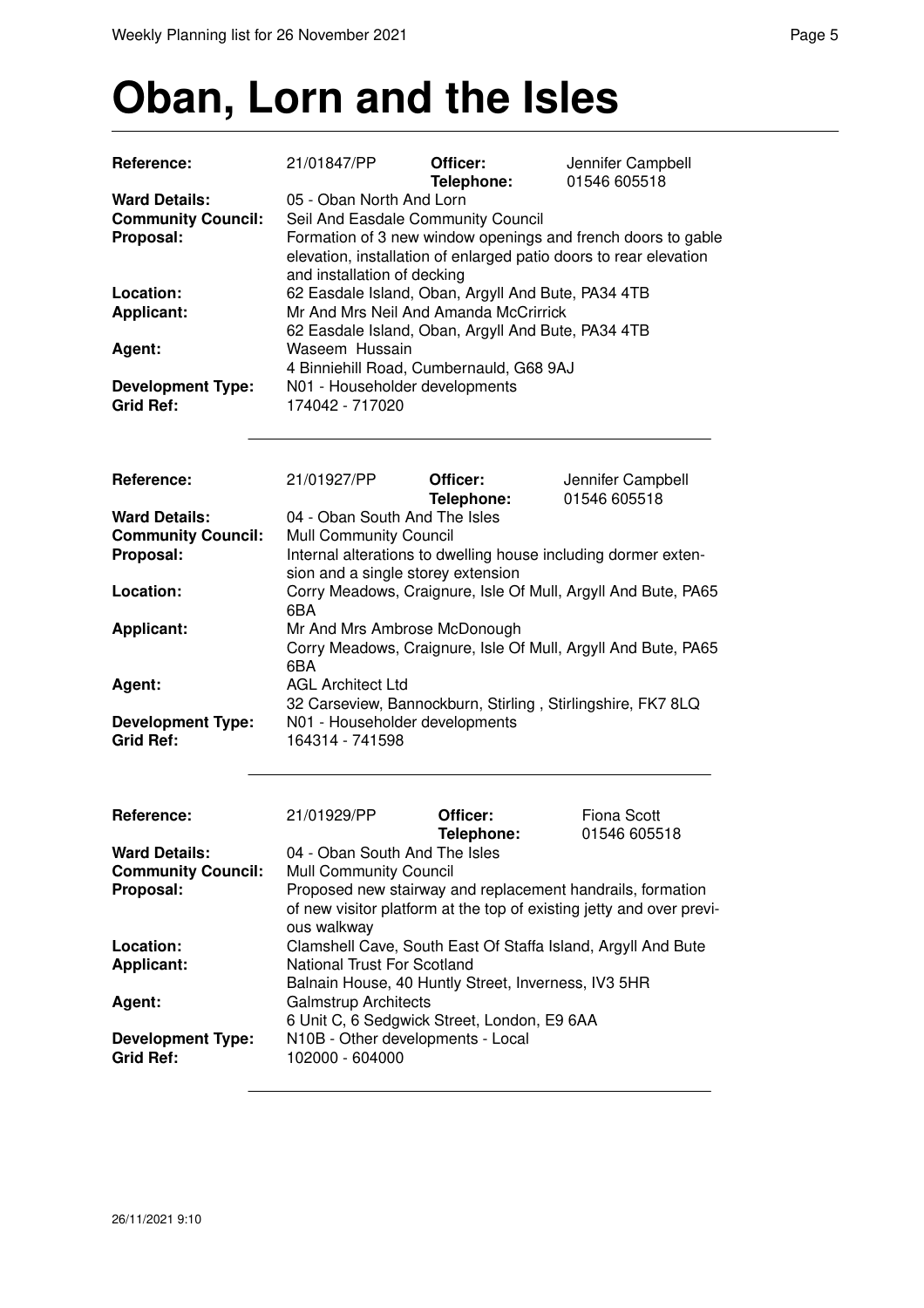Weekly Planning list for 26 November 2021 **Page 6** November 2021

| <b>Reference:</b>         | 21/01971/PP                                               | Officer:<br>Telephone: | Jennifer Campbell<br>01546 605518                           |
|---------------------------|-----------------------------------------------------------|------------------------|-------------------------------------------------------------|
| <b>Ward Details:</b>      | 05 - Oban North And Lorn                                  |                        |                                                             |
| <b>Community Council:</b> | <b>Taynuilt Community Council</b>                         |                        |                                                             |
| Proposal:                 | Erection of single storey side extension                  |                        |                                                             |
| Location:                 | Rhunacarn, Airds Bay, Taynuilt, Argyll And Bute, PA35 1JR |                        |                                                             |
| <b>Applicant:</b>         | Kelly Cook And William Broome                             |                        |                                                             |
|                           |                                                           |                        | Rhunacarn, Airds Bay, Taynuilt, Argyll And Bute, PA35 1JR   |
| Agent:                    | Beaton + McMurchy Architects Ltd.                         |                        |                                                             |
|                           |                                                           |                        | The Studio, Tigh Na Glaic, Taynuilt, Oban, Argyll And Bute, |
|                           | <b>PA35 1JW</b>                                           |                        |                                                             |
| <b>Development Type:</b>  | N01 - Householder developments                            |                        |                                                             |
| <b>Grid Ref:</b>          | 199540 - 732389                                           |                        |                                                             |

| Reference:                                   | 21/01994/PP                                                              | Officer:<br>Telephone: | Jennifer Campbell<br>01546 605518                                |
|----------------------------------------------|--------------------------------------------------------------------------|------------------------|------------------------------------------------------------------|
| <b>Ward Details:</b>                         | 04 - Oban South And The Isles                                            |                        |                                                                  |
| <b>Community Council:</b>                    | <b>Mull Community Council</b>                                            |                        |                                                                  |
| Proposal:                                    | extension with associated landscaping                                    |                        | Demolition of single-storey extension and erection of two-storey |
| Location:                                    | 6BT                                                                      |                        | Primrose Cottage, Kintra, Isle Of Mull, Argyll And Bute, PA66    |
| <b>Applicant:</b>                            | Ms Hannah Fisher<br>6BT                                                  |                        | Primrose Cottage, Kintra, Isle Of Mull, Argyll And Bute, PA66    |
| Agent:                                       | WT Architecture<br>4-6 Gote Lane, South Queensferry, Edinburgh, EH30 9PS |                        |                                                                  |
| <b>Development Type:</b><br><b>Grid Ref:</b> | N01 - Householder developments<br>131483 - 725364                        |                        |                                                                  |

| <b>Reference:</b>                                              | 21/02154/PP                                                                              | Officer:<br>Telephone: | Lesley Cuthbertson<br>01546 605518                                                                                         |
|----------------------------------------------------------------|------------------------------------------------------------------------------------------|------------------------|----------------------------------------------------------------------------------------------------------------------------|
| <b>Ward Details:</b><br><b>Community Council:</b><br>Proposal: | 05 - Oban North And Lorn<br><b>Oban Community Council</b>                                |                        | Installation of replacement decking and change of use from<br>guest house to holiday letting accommodation (retrospective) |
| Location:<br><b>Applicant:</b>                                 | Thornloe, Albert Road, Oban, Argyll And Bute, PA34 5EJ<br><b>TPL Cottages Ltd</b><br>4LQ |                        | Fernbrooke House, Balmuir Road, Bathgate, Edinburgh, EH48                                                                  |
| Agent:                                                         | N/A                                                                                      |                        |                                                                                                                            |
| <b>Development Type:</b><br><b>Grid Ref:</b>                   | N10B - Other developments - Local<br>185998 - 730446                                     |                        |                                                                                                                            |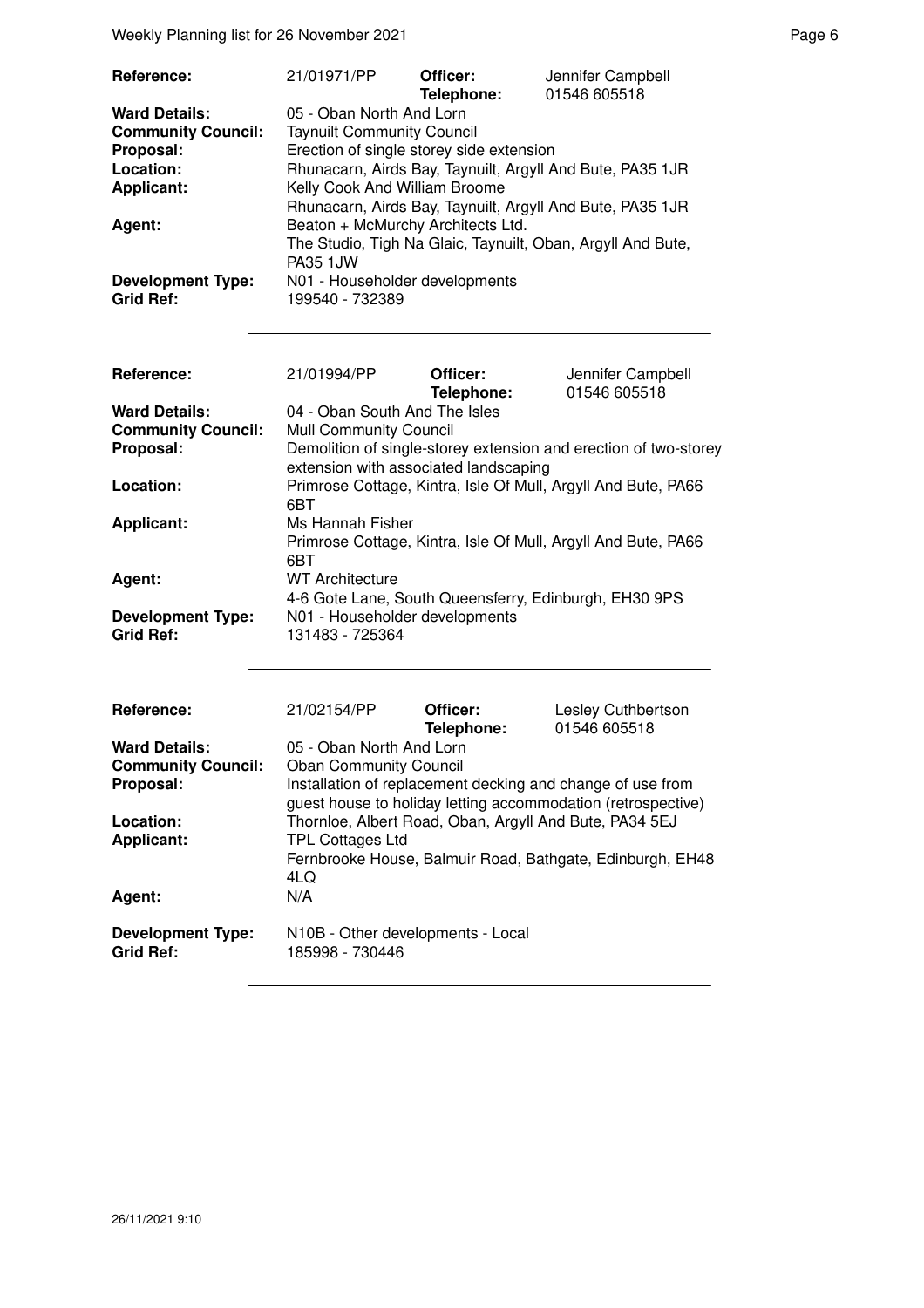Weekly Planning list for 26 November 2021 **Page 7** November 2021

| <b>Reference:</b>         | 21/02280/PP                                                 | Officer:<br>Telephone: | Fiona Scott<br>01546 605518 |
|---------------------------|-------------------------------------------------------------|------------------------|-----------------------------|
| <b>Ward Details:</b>      | 05 - Oban North And Lorn                                    |                        |                             |
| <b>Community Council:</b> | <b>Taynuilt Community Council</b>                           |                        |                             |
| Proposal:                 | Erection of dwellinghouse                                   |                        |                             |
| Location:                 | 5 Lagan, Taynuilt, Argyll And Bute, PA35 1JY                |                        |                             |
| <b>Applicant:</b>         | <b>William And Marie Lewis</b>                              |                        |                             |
|                           | Uillmar, Airds, Taynuilt, Oban, Argyll And Bute, PA35 1JW   |                        |                             |
| <b>Agent:</b>             | Beaton + McMurchy Architects Ltd.                           |                        |                             |
|                           | The Studio, Tigh Na Glaic, Taynuilt, Oban, Argyll And Bute, |                        |                             |
|                           | <b>PA35 1JW</b>                                             |                        |                             |
| <b>Development Type:</b>  | N03B - Housing - Local                                      |                        |                             |
| <b>Grid Ref:</b>          | 200255 - 731130                                             |                        |                             |

| Reference:                                   | 21/02291/PPP                                                                   | Officer:<br>Telephone: | Fiona Scott<br>01546 605518 |
|----------------------------------------------|--------------------------------------------------------------------------------|------------------------|-----------------------------|
| <b>Ward Details:</b>                         | 05 - Oban North And Lorn                                                       |                        |                             |
| <b>Community Council:</b>                    | <b>Ardchattan Community Council</b>                                            |                        |                             |
| Proposal:                                    | Site for the erection of two dwellinghouses                                    |                        |                             |
| Location:                                    | Land Adjacent To The Old Schoolhouse, Barcaldine, Oban,<br>Argyll And Bute     |                        |                             |
| <b>Applicant:</b>                            | Mr And Mrs Allan Dunnings                                                      |                        |                             |
|                                              | The Old Schoolhouse, Barcaldine, Oban, Argyll And Bute,<br><b>PA37 1SG</b>     |                        |                             |
| Agent:                                       | Beaton + McMurchy Architects Ltd                                               |                        |                             |
|                                              | The Studio, Tigh Na Glaic, Taynuilt, Oban, Argyll And Bute,<br><b>PA35 1JW</b> |                        |                             |
| <b>Development Type:</b><br><b>Grid Ref:</b> | N03B - Housing - Local<br>193027 - 740734                                      |                        |                             |

| Reference:                            | 21/02329/PP                                               | Officer:<br>Telephone: | Jennifer Campbell<br>01546 605518                                                                                    |
|---------------------------------------|-----------------------------------------------------------|------------------------|----------------------------------------------------------------------------------------------------------------------|
| <b>Ward Details:</b>                  | 04 - Oban South And The Isles                             |                        |                                                                                                                      |
| <b>Community Council:</b>             | <b>Oban Community Council</b>                             |                        |                                                                                                                      |
| Proposal:                             | Alterations and erection of replacement carport extension |                        |                                                                                                                      |
| Location:                             |                                                           |                        | Treshnish, Glenmore Road, Oban, Argyll And Bute, PA34 4PG                                                            |
| <b>Applicant:</b>                     | Ms M Kelly                                                |                        |                                                                                                                      |
| Agent:                                | Shauna Cameron Architect Ltd                              |                        | Treshnish, Glenmore Road, Oban, Argyll And Bute, PA34 4PG<br>Selma Beag, Benderloch, Oban, Argyll And Bute, PA37 1QP |
| <b>Development Type:</b><br>Grid Ref: | N01 - Householder developments<br>184694 - 729111         |                        |                                                                                                                      |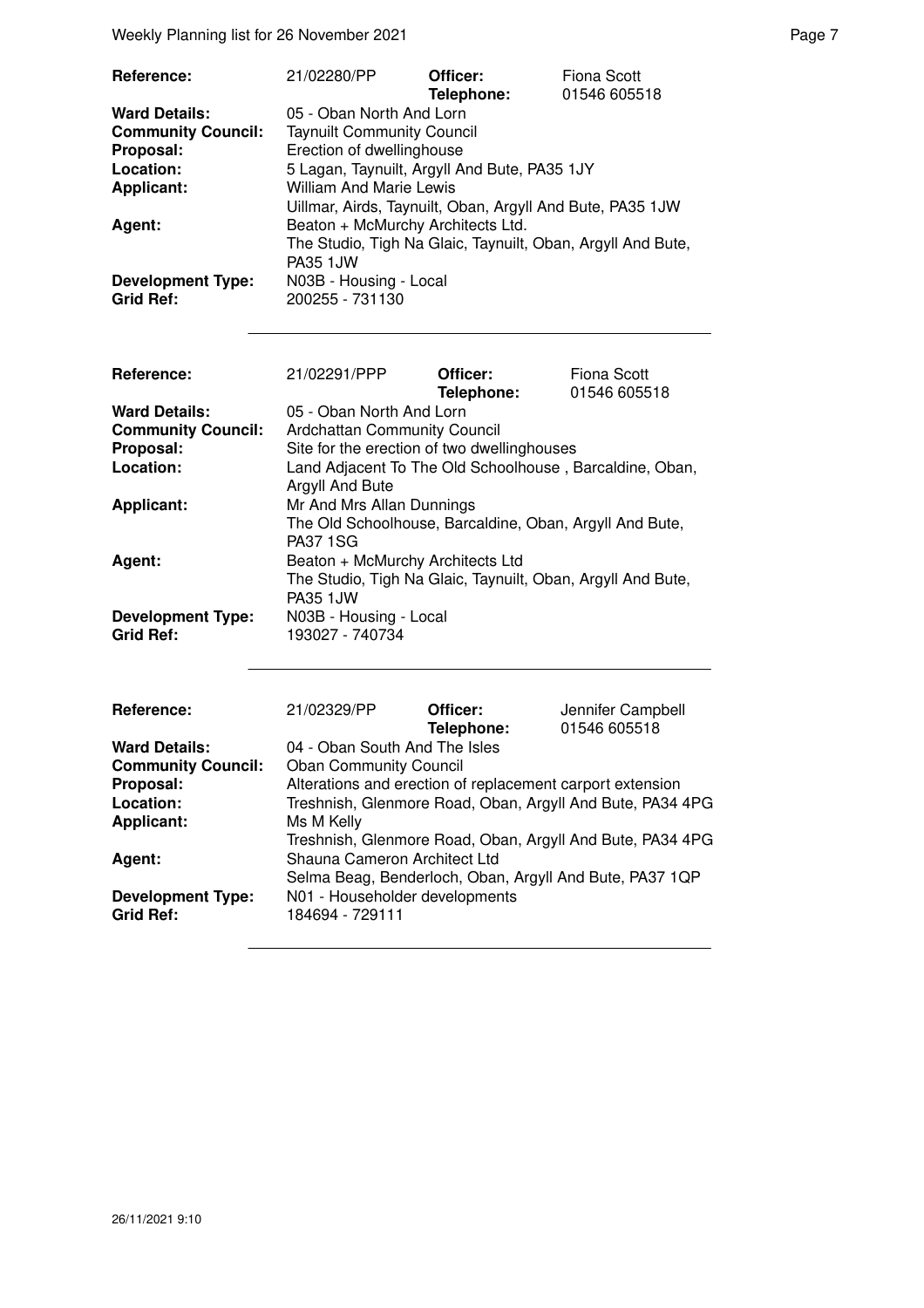Weekly Planning list for 26 November 2021 **Page 8** Page 8

| Reference:                                                                                                 | 21/02340/PNWAY                                                                                                                                                                                                                                                                                                        | Officer:               | Judith Stephen                 |  |
|------------------------------------------------------------------------------------------------------------|-----------------------------------------------------------------------------------------------------------------------------------------------------------------------------------------------------------------------------------------------------------------------------------------------------------------------|------------------------|--------------------------------|--|
| <b>Ward Details:</b><br><b>Community Council:</b><br>Proposal:<br>Location:<br><b>Applicant:</b><br>Agent: | 01546 605518<br>Telephone:<br>05 - Oban North And Lorn<br><b>Taynuilt Community Council</b><br>Formation of agricultural track<br>Land West Of Loch View, Airds Bay, Taynuilt, Argyll And Bute,<br><b>PA35 1JR</b><br>Mr Ian Campbell<br>Taigh-a-Bhalachain, Airds Bay, Taynuilt, Argyll And Bute, PA35<br>1JR<br>N/A |                        |                                |  |
| <b>Development Type:</b><br><b>Grid Ref:</b>                                                               | G_C18W - Agricultural Private Way<br>199495 - 732223                                                                                                                                                                                                                                                                  |                        |                                |  |
|                                                                                                            |                                                                                                                                                                                                                                                                                                                       |                        |                                |  |
| Reference:                                                                                                 | 21/02468/FGS                                                                                                                                                                                                                                                                                                          | Officer:<br>Telephone: | Judith Stephen<br>01546 605518 |  |
| <b>Ward Details:</b>                                                                                       | 05 - Oban North And Lorn                                                                                                                                                                                                                                                                                              |                        |                                |  |
| <b>Community Council:</b>                                                                                  | Kilninver And Kilmelford Comm Council                                                                                                                                                                                                                                                                                 |                        |                                |  |
| Proposal:                                                                                                  | <b>Forest Grant Scheme</b>                                                                                                                                                                                                                                                                                            |                        |                                |  |
| Location:                                                                                                  | Melfort Estate, West Of Melfort House, Kilmelford, Argyll And                                                                                                                                                                                                                                                         |                        |                                |  |
|                                                                                                            | <b>Bute</b>                                                                                                                                                                                                                                                                                                           |                        |                                |  |
| <b>Applicant:</b>                                                                                          | <b>Scottish Forestry</b>                                                                                                                                                                                                                                                                                              |                        |                                |  |
|                                                                                                            | Woodland Officer, Argyll And Bute                                                                                                                                                                                                                                                                                     |                        |                                |  |
| Agent:                                                                                                     | N/A                                                                                                                                                                                                                                                                                                                   |                        |                                |  |
| <b>Development Type:</b><br><b>Grid Ref:</b>                                                               | N0 - not required for statutory returns<br>181897 - 715332                                                                                                                                                                                                                                                            |                        |                                |  |
| Reference:                                                                                                 | 21/02494/NMA                                                                                                                                                                                                                                                                                                          | Officer:               | Jennifer Campbell              |  |
|                                                                                                            |                                                                                                                                                                                                                                                                                                                       | Telephone:             | 01546 605518                   |  |
| <b>Ward Details:</b>                                                                                       | 05 - Oban North And Lorn                                                                                                                                                                                                                                                                                              |                        |                                |  |
| <b>Community Council:</b>                                                                                  | <b>Taynuilt Community Council</b>                                                                                                                                                                                                                                                                                     |                        |                                |  |
| Proposal:                                                                                                  | Non Material Amendment to Planning Permission 19/02599/PP<br>-(Erection of dwellinghouse, installation of septic tank and for-<br>mation of vehicular access) - small adjustment to house posi-<br>tion within site                                                                                                   |                        |                                |  |
| Location:                                                                                                  | Sealladh Craoibhe, Taynuilt, Argyll And Bute, PA35 1JW                                                                                                                                                                                                                                                                |                        |                                |  |
| <b>Applicant:</b>                                                                                          | Stuart Livingstone Joinery Ltd                                                                                                                                                                                                                                                                                        |                        |                                |  |
|                                                                                                            | Oakview, Kirkton, Taynuilt, Oban, Argyll And Bute, PA35 1HW                                                                                                                                                                                                                                                           |                        |                                |  |
| Agent:                                                                                                     | Fair Planning & Design<br>Lios Mhoire, Ardconnel Terrace, Oban, Argyll And Bute, PA34<br>5DJ                                                                                                                                                                                                                          |                        |                                |  |
| <b>Development Type:</b><br><b>Grid Ref:</b>                                                               | NMA 6W - NMA - Non-Householder (6 wk target)<br>199007 - 731878                                                                                                                                                                                                                                                       |                        |                                |  |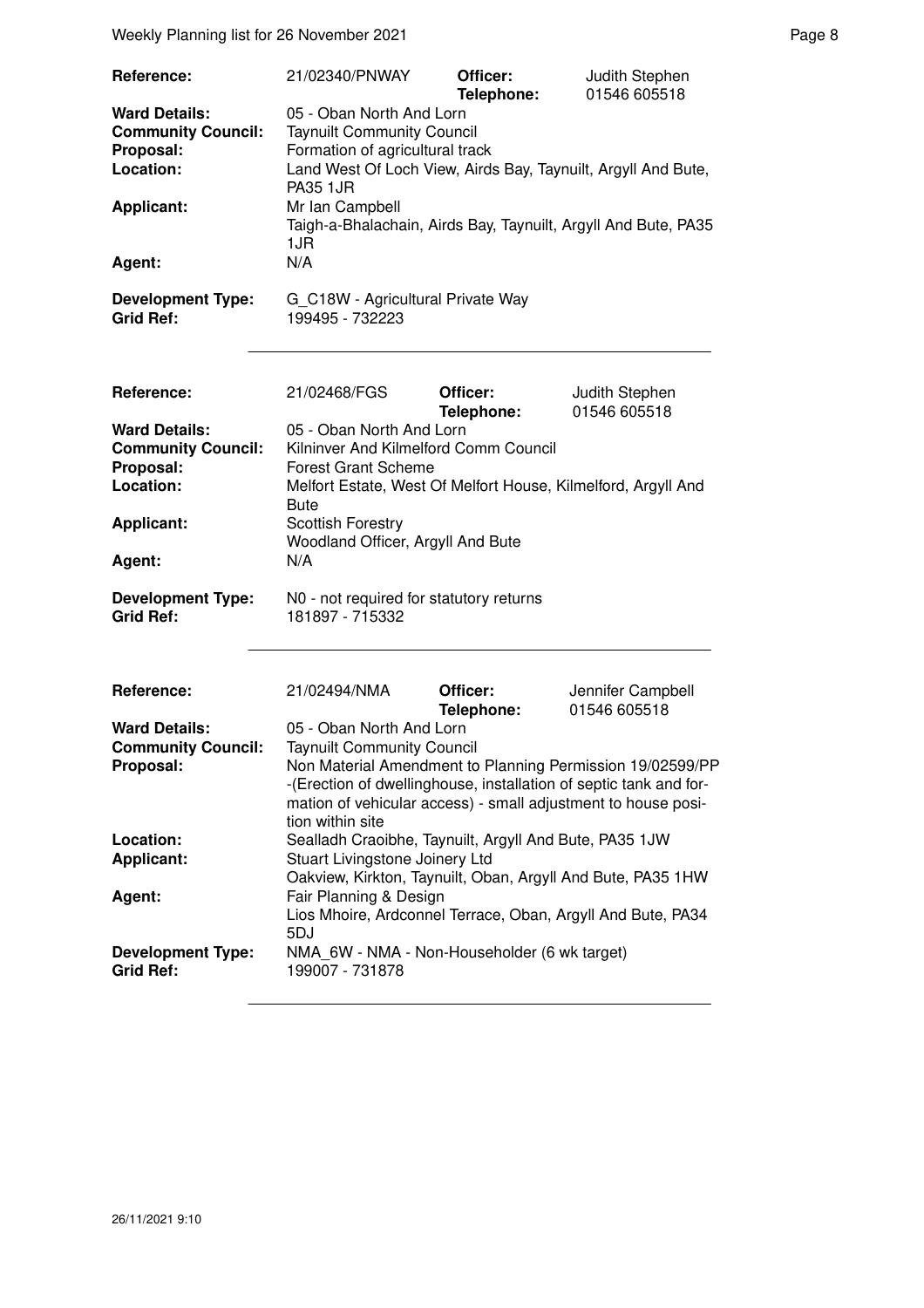## **Mid Argyll, Kintyre and Islay**

| Reference:                                   | 21/01543/PP                                                    | Officer:<br>Telephone:                                       | Fleur Rothwell<br>01546 605518                                   |  |
|----------------------------------------------|----------------------------------------------------------------|--------------------------------------------------------------|------------------------------------------------------------------|--|
| <b>Ward Details:</b>                         | 01 - South Kintyre                                             |                                                              |                                                                  |  |
| <b>Community Council:</b>                    | <b>West Kintyre Community Council</b>                          |                                                              |                                                                  |  |
| Proposal:                                    | Erection of dwellinghouse and installation of sewage treatment |                                                              |                                                                  |  |
|                                              | plant                                                          |                                                              |                                                                  |  |
| Location:                                    |                                                                | Land South West Of Breachachy House, Kilkenzie, Campbel-     |                                                                  |  |
|                                              | town, Argyll And Bute                                          |                                                              |                                                                  |  |
| <b>Applicant:</b>                            |                                                                | Mr And Mrs D Turner                                          |                                                                  |  |
|                                              |                                                                | High Balevain Farm, Kilkenzie, Campbeltown, Argyll And Bute, |                                                                  |  |
|                                              | <b>PA28 6QD</b>                                                |                                                              |                                                                  |  |
| Agent:                                       | Andrew C. Jones                                                |                                                              |                                                                  |  |
|                                              |                                                                |                                                              | Ballybrennan, Southend, Campbeltown, Argyll And Bute, PA28       |  |
|                                              | 6PJ                                                            |                                                              |                                                                  |  |
|                                              | N03B - Housing - Local                                         |                                                              |                                                                  |  |
| <b>Development Type:</b><br><b>Grid Ref:</b> |                                                                |                                                              |                                                                  |  |
|                                              | 166874 - 626761                                                |                                                              |                                                                  |  |
|                                              |                                                                |                                                              |                                                                  |  |
|                                              |                                                                |                                                              |                                                                  |  |
| Reference:                                   | 21/01795/PP                                                    | Officer:                                                     | Tiwaah P Antwi                                                   |  |
|                                              |                                                                | Telephone:                                                   | 01546 605518                                                     |  |
| <b>Ward Details:</b>                         | 02 - Kintyre And The Islands                                   |                                                              |                                                                  |  |
| <b>Community Council:</b>                    | <b>West Kintyre Community Council</b>                          |                                                              |                                                                  |  |
| Proposal:                                    |                                                                |                                                              | Erection of dwellinghouse and formation of vehicular access      |  |
| Location:                                    |                                                                |                                                              | Plot 4, Port A'Buorrain Farm Dalkeith, Glenbarr, Tarbert, Argyll |  |
|                                              | And Bute, PA29 6XB                                             |                                                              |                                                                  |  |
| <b>Applicant:</b>                            | Kintyre Country Homes                                          |                                                              |                                                                  |  |
|                                              | Stonelaws Farm, East Linton, East Lothian, EH40 3DX            |                                                              |                                                                  |  |
| Agent:                                       | Niall Young Architecture                                       |                                                              |                                                                  |  |
|                                              |                                                                |                                                              | 32-12 Hardengreen Business Park, Dalhousie Road, Eskbank,        |  |
|                                              | <b>EH22 3NX</b>                                                |                                                              |                                                                  |  |
|                                              |                                                                |                                                              |                                                                  |  |
| <b>Development Type:</b><br><b>Grid Ref:</b> | N03B - Housing - Local<br>166073 - 635974                      |                                                              |                                                                  |  |
|                                              |                                                                |                                                              |                                                                  |  |
|                                              |                                                                |                                                              |                                                                  |  |
|                                              |                                                                |                                                              |                                                                  |  |
| Reference:                                   | 21/01951/PP                                                    | Officer:                                                     | Tiwaah P Antwi                                                   |  |
|                                              |                                                                | Telephone:                                                   | 01546 605518                                                     |  |
| <b>Ward Details:</b>                         | 03 - Mid Argyll                                                |                                                              |                                                                  |  |
| <b>Community Council:</b>                    | <b>Craignish Community Council</b>                             |                                                              |                                                                  |  |
| Proposal:                                    | Erection of dwellinghouse and detached garage                  |                                                              |                                                                  |  |
| Location:                                    |                                                                |                                                              | Land West Of Wildwood, Barrichbeyan, Ardfern, Argyll And         |  |
|                                              | Bute                                                           |                                                              |                                                                  |  |
| <b>Applicant:</b>                            | Mr Chris Roberts and Ms Catherine Treece                       |                                                              |                                                                  |  |
|                                              | C/o Agent                                                      |                                                              |                                                                  |  |
| Agent:                                       | <b>Tom McCardel Associates</b>                                 |                                                              |                                                                  |  |
|                                              | Smithy Studio, Barbreck, Ardfern, Lochgilphead, Argyll And     |                                                              |                                                                  |  |
|                                              | Bute, PA31 8QW                                                 |                                                              |                                                                  |  |
| <b>Development Type:</b>                     | N03B - Housing - Local                                         |                                                              |                                                                  |  |
| <b>Grid Ref:</b>                             | 181082 - 708220                                                |                                                              |                                                                  |  |
|                                              |                                                                |                                                              |                                                                  |  |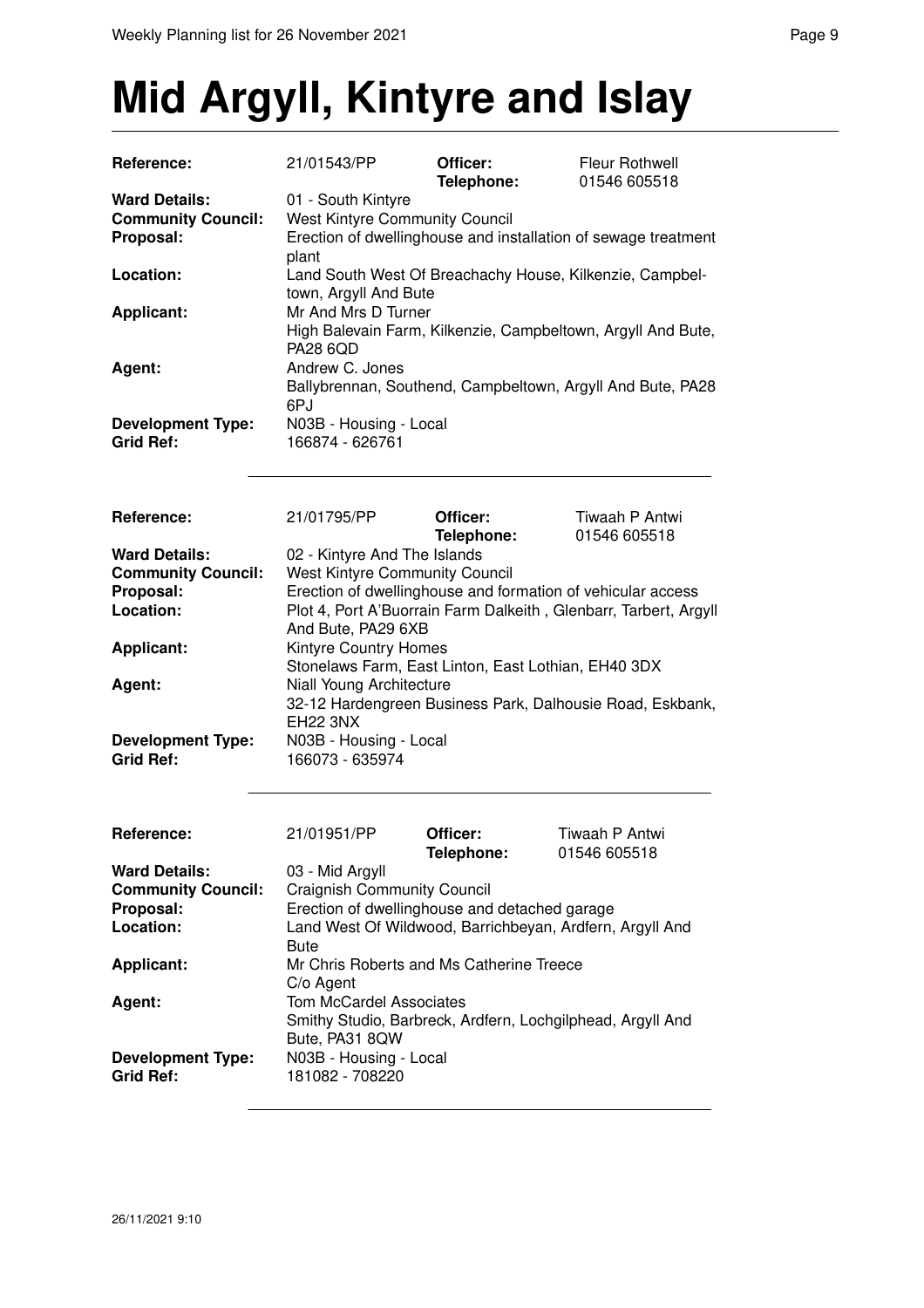Weekly Planning list for 26 November 2021 **Page 10** Page 10

| <b>Reference:</b>                            | 21/01969/PP                                                                                  | Officer:<br>Telephone: | Derek Wilson<br>01546 605518 |
|----------------------------------------------|----------------------------------------------------------------------------------------------|------------------------|------------------------------|
| <b>Ward Details:</b>                         | 02 - Kintyre And The Islands                                                                 |                        |                              |
| <b>Community Council:</b>                    | <b>Islay Community Council</b>                                                               |                        |                              |
| Proposal:                                    | Erection of 2 holiday letting dwellinghouses with associated<br>access and landscaping works |                        |                              |
| Location:                                    | Plot 36, Shore Street, Bowmore, Isle Of Islay, Argyll And Bute                               |                        |                              |
| <b>Applicant:</b>                            | Islay Property Factors Ltd.                                                                  |                        |                              |
|                                              | 3 Nursery Cottages, Kilmun, Argyll And Bute, PA23 8SE                                        |                        |                              |
| Agent:                                       | <b>Stewart Associates</b>                                                                    |                        |                              |
|                                              | The Studio, 9 Waterside Street, Largs, Ayrshire, KA30 9LN                                    |                        |                              |
| <b>Development Type:</b><br><b>Grid Ref:</b> | N03B - Housing - Local<br>131436 - 660049                                                    |                        |                              |

| <b>Reference:</b>         | 21/01981/PP                                                     | Officer:<br>Telephone: | Derek Wilson<br>01546 605518 |
|---------------------------|-----------------------------------------------------------------|------------------------|------------------------------|
| <b>Ward Details:</b>      | 03 - Mid Argyll                                                 |                        |                              |
| <b>Community Council:</b> | Lochgilphead Community Council                                  |                        |                              |
| Proposal:                 | Erection of single storey rear extension to dwellinghouse       |                        |                              |
| Location:                 | 79 High Bank Park, Lochgilphead, Argyll And Bute, PA31 8NN      |                        |                              |
| <b>Applicant:</b>         | Mr and Mrs D MacKenzie                                          |                        |                              |
|                           | 79 High Bank Park, Lochgilphead, Argyll And Bute, PA31 8NN      |                        |                              |
| Agent:                    | <b>Bowman Stewart</b>                                           |                        |                              |
|                           | 1 Victoria Buildings, 34 Union Street, Lochgilphead, Argyll And |                        |                              |
|                           | Bute, PA31 8JS                                                  |                        |                              |
| <b>Development Type:</b>  | N01 - Householder developments                                  |                        |                              |
| <b>Grid Ref:</b>          | 185825 - 688414                                                 |                        |                              |
|                           |                                                                 |                        |                              |

| Reference:                                        | 21/02021/PP                                                                                                                                                                       | Officer:<br>Telephone: | Derek Wilson<br>01546 605518 |
|---------------------------------------------------|-----------------------------------------------------------------------------------------------------------------------------------------------------------------------------------|------------------------|------------------------------|
| <b>Ward Details:</b><br><b>Community Council:</b> | 02 - Kintyre And The Islands<br><b>Islay Community Council</b>                                                                                                                    |                        |                              |
| Proposal:                                         | Alterations to existing dwellinghouse including formation of new<br>dormer and change of use to a shared residential accommoda-<br>tion and installation of bio-mass boiler house |                        |                              |
| Location:                                         | Avonvogie Farm, Bowmore, Isle Of Islay, Argyll And Bute, PA42<br>7DE.                                                                                                             |                        |                              |
| <b>Applicant:</b>                                 | Dunlossit Trustees Ltd<br>Estate Office, Knocklearach Farm, Ballygrant, Argyll And Bute,<br><b>PA45 7QL</b>                                                                       |                        |                              |
| Agent:                                            | <b>CMA Architects</b><br>Hillington Park, Innovation Centre, 1 Ainslie Road, Hillington,<br>Glasgow, G52 4RU                                                                      |                        |                              |
| <b>Development Type:</b><br><b>Grid Ref:</b>      | N10B - Other developments - Local<br>136066 - 656472                                                                                                                              |                        |                              |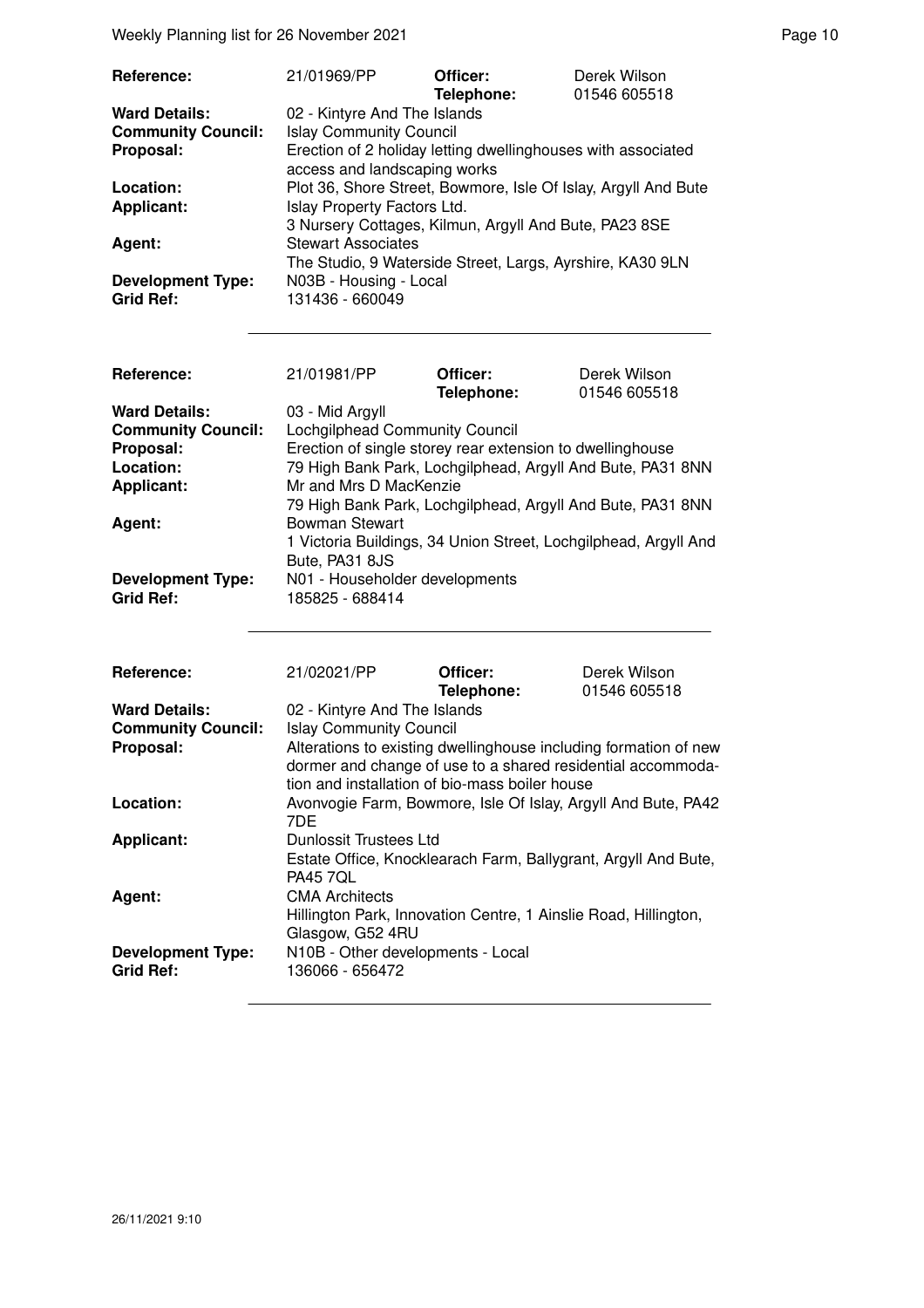Weekly Planning list for 26 November 2021 **Page 11** November 2021

| Reference:                                   | 21/02033/PP                                                                                                                               | Officer:<br>Telephone: | Derek Wilson<br>01546 605518 |
|----------------------------------------------|-------------------------------------------------------------------------------------------------------------------------------------------|------------------------|------------------------------|
| <b>Ward Details:</b>                         | 02 - Kintyre And The Islands<br><b>Islay Community Council</b>                                                                            |                        |                              |
| <b>Community Council:</b><br>Proposal:       | Erection of dwellinghouse with integral garage including forma-<br>tion of vehicular access and installation of sewage treatment<br>plant |                        |                              |
| Location:                                    | Land North West Of Glenmachrie (Plot 2), Glenegedale, Isle Of<br>Islay, Argyll And Bute, PA42 7AQ                                         |                        |                              |
| <b>Applicant:</b>                            | ILP19Ltd<br>2 Glenmachrie, Glenegdale, Isle Of Islay, Argyll And Bute,<br><b>PA42 7AQ</b>                                                 |                        |                              |
| Agent:                                       | Derek Mitchell Electrical<br>Unit 1, Heathhall Industrial Estate Links Road, Dumfries, DG1<br>3JW                                         |                        |                              |
| <b>Development Type:</b><br><b>Grid Ref:</b> | N03B - Housing - Local<br>133307 - 651011                                                                                                 |                        |                              |

| Reference:                | 21/02034/PP                                                                                           | Officer:<br>Telephone:                        | Tiwaah P Antwi<br>01546 605518                        |  |
|---------------------------|-------------------------------------------------------------------------------------------------------|-----------------------------------------------|-------------------------------------------------------|--|
| <b>Ward Details:</b>      | 02 - Kintyre And The Islands                                                                          |                                               |                                                       |  |
| <b>Community Council:</b> |                                                                                                       | <b>Tarbert And Skipness Community Council</b> |                                                       |  |
| Proposal:                 | Erection of dwellinghouse, installation of septic tank and forma-<br>tion of vehicular access         |                                               |                                                       |  |
| Location:                 | Land South Of Rhuval, Tarbert, Argyll And Bute                                                        |                                               |                                                       |  |
| <b>Applicant:</b>         | Mr Ronald Mackenzie<br>11D, Back Street, Church Terrace, Tarbert, Argyll And Bute,<br><b>PA29 6UR</b> |                                               |                                                       |  |
|                           |                                                                                                       |                                               |                                                       |  |
| Agent:                    | Studio M                                                                                              |                                               |                                                       |  |
|                           |                                                                                                       |                                               | Seagrass, Kilmelford, Oban, Argyll And Bute, PA34 4XD |  |
| <b>Development Type:</b>  | N03B - Housing - Local                                                                                |                                               |                                                       |  |
| Grid Ref:                 | 182872 - 663309                                                                                       |                                               |                                                       |  |
|                           |                                                                                                       |                                               |                                                       |  |
|                           |                                                                                                       |                                               |                                                       |  |

| Reference:                                   | 21/02173/PP                                          | Officer:                                                                                                                  | Kim MacKay   |
|----------------------------------------------|------------------------------------------------------|---------------------------------------------------------------------------------------------------------------------------|--------------|
|                                              |                                                      | Telephone:                                                                                                                | 01546 605518 |
| <b>Ward Details:</b>                         | 03 - Mid Argyll                                      |                                                                                                                           |              |
| <b>Community Council:</b>                    | <b>Dunadd Community Council</b>                      |                                                                                                                           |              |
| Proposal:                                    | (retrospective)                                      | Erection of 2 BBQ huts, 1 animal shelter and 1 laundry/wood-<br>store building ancillary to Wood Cock and Wild Cat Lodges |              |
| Location:                                    | And Bute                                             | Wild Cat Lodge And Wood Cock Lodge, Kilmichael Glen, Argyll                                                               |              |
| Applicant:                                   | Mr and Mrs R Appleyard<br><b>PA31 8QL</b>            | Glenburn, Kilmichael Glen, Lochgilphead, Argyll And Bute,                                                                 |              |
| Agent:                                       | Shauna Cameron Architect Ltd                         | Selma Beag, Benderloch, Oban, Argyll And Bute, PA37 1QP                                                                   |              |
| <b>Development Type:</b><br><b>Grid Ref:</b> | N10B - Other developments - Local<br>187586 - 696088 |                                                                                                                           |              |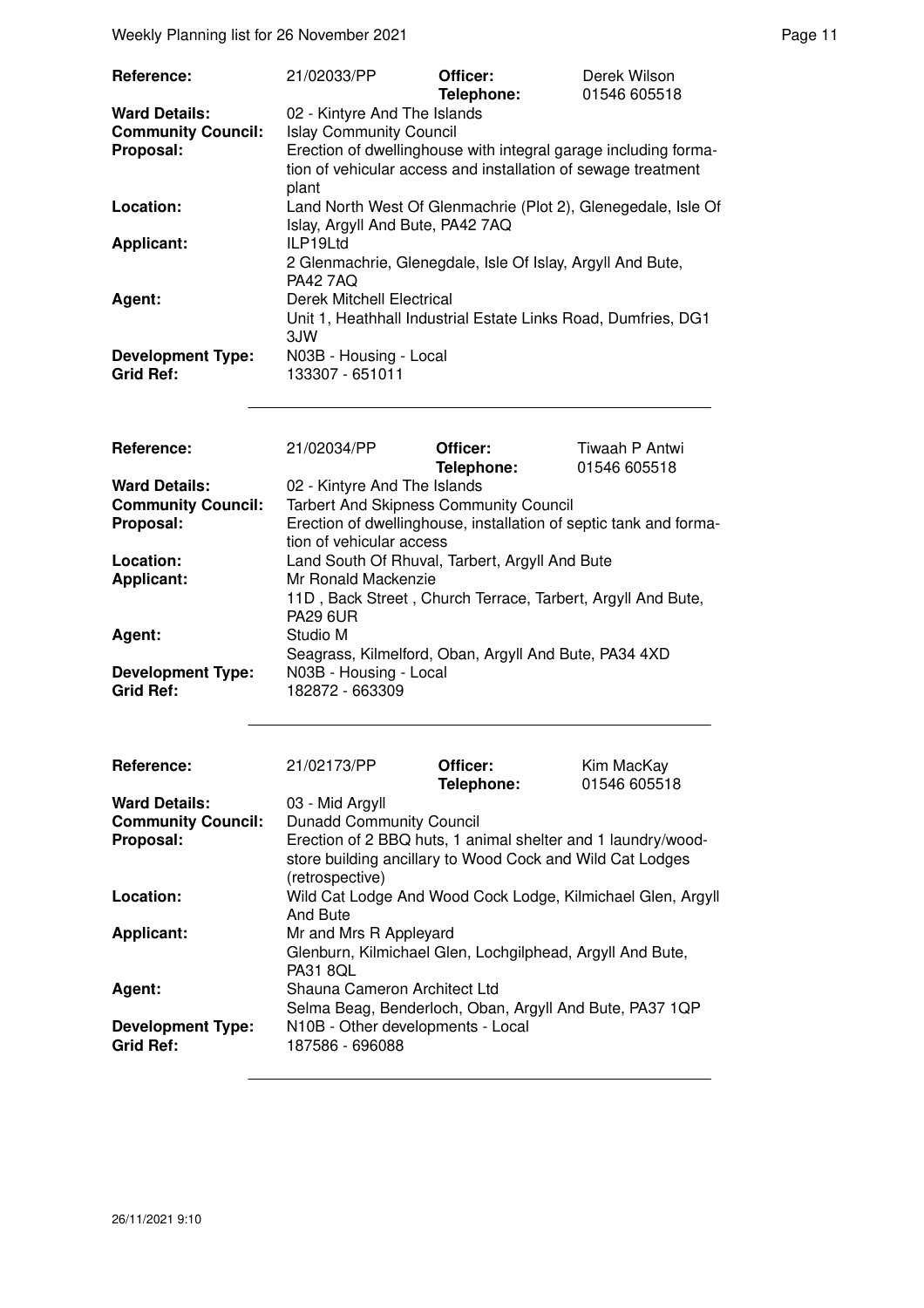Weekly Planning list for 26 November 2021 **Page 12** and the US of the Page 12

| <b>Reference:</b>         | 21/02253/PP                                                   | Officer:<br>Telephone: | Derek Wilson<br>01546 605518 |
|---------------------------|---------------------------------------------------------------|------------------------|------------------------------|
| <b>Ward Details:</b>      | 01 - South Kintyre                                            |                        |                              |
| <b>Community Council:</b> | <b>Campbeltown Community Council</b>                          |                        |                              |
| Proposal:                 | Erection of dwellinghouse and formation of vehicular access   |                        |                              |
| Location:                 | Plot 1 Land West Of Bell-Na-Mara, High Askomil, Campbel-      |                        |                              |
|                           | town, Argyll And Bute                                         |                        |                              |
| <b>Applicant:</b>         | Mr And Mrs S Smith                                            |                        |                              |
|                           | Flat 3, 5 Kirk Street, Campbeltown, Argyll And Bute, PA28 6BL |                        |                              |
| Agent:                    | Allan McDougall                                               |                        |                              |
|                           | 117 Sound Of Kintyre, Machrihanish, Campbeltown, Argyll       |                        |                              |
|                           | And Bute, PA28 6GA                                            |                        |                              |
| <b>Development Type:</b>  | N03B - Housing - Local                                        |                        |                              |
| <b>Grid Ref:</b>          | 173352 - 620894                                               |                        |                              |

| Reference:                                   | 21/02260/PP                                                                                            | Officer:<br>Telephone: | Tiwaah P Antwi<br>01546 605518                           |
|----------------------------------------------|--------------------------------------------------------------------------------------------------------|------------------------|----------------------------------------------------------|
| <b>Ward Details:</b>                         | 02 - Kintyre And The Islands                                                                           |                        |                                                          |
| <b>Community Council:</b>                    | <b>Tarbert And Skipness Community Council</b>                                                          |                        |                                                          |
| Proposal:                                    | Installation of a Top up Tap for Water Bottles                                                         |                        |                                                          |
| Location:                                    | Tarbert, Argyll And Bute                                                                               |                        | Seating Area At The Head Of The Harbour, Harbour Street, |
| <b>Applicant:</b>                            | <b>Scottish Water</b><br>The Bridge, Buchanan Gate Business Park, Cumbernauld<br>Road, Stepps, G33 6FB |                        |                                                          |
| Agent:                                       | N/A                                                                                                    |                        |                                                          |
| <b>Development Type:</b><br><b>Grid Ref:</b> | N10B - Other developments - Local<br>186398 - 668642                                                   |                        |                                                          |

| <b>Reference:</b>                            | 21/02270/CONAC                                                                                         | Officer:<br>Telephone: | Derek Wilson<br>01546 605518 |
|----------------------------------------------|--------------------------------------------------------------------------------------------------------|------------------------|------------------------------|
| <b>Ward Details:</b>                         | 02 - Kintyre And The Islands                                                                           |                        |                              |
| <b>Community Council:</b>                    | <b>Islay Community Council</b>                                                                         |                        |                              |
| Proposal:                                    | Demolition of rear extension                                                                           |                        |                              |
| Location:                                    | 138 Frederick Crescent, Port Ellen, Isle Of Islay, Argyll And<br>Bute, PA42 7BQ                        |                        |                              |
| <b>Applicant:</b>                            | Mr Gordon McGilvray<br>138 Frederick Crescent, Port Ellen, Isle Of Islay, Argyll And<br>Bute, PA42 7BQ |                        |                              |
| Agent:                                       | AMP<br>0/1, 83D Candleriggs, Glasgow, G1 1LF                                                           |                        |                              |
| <b>Development Type:</b><br><b>Grid Ref:</b> | N17 - Other consents and certificates 2mths<br>136567 - 644911                                         |                        |                              |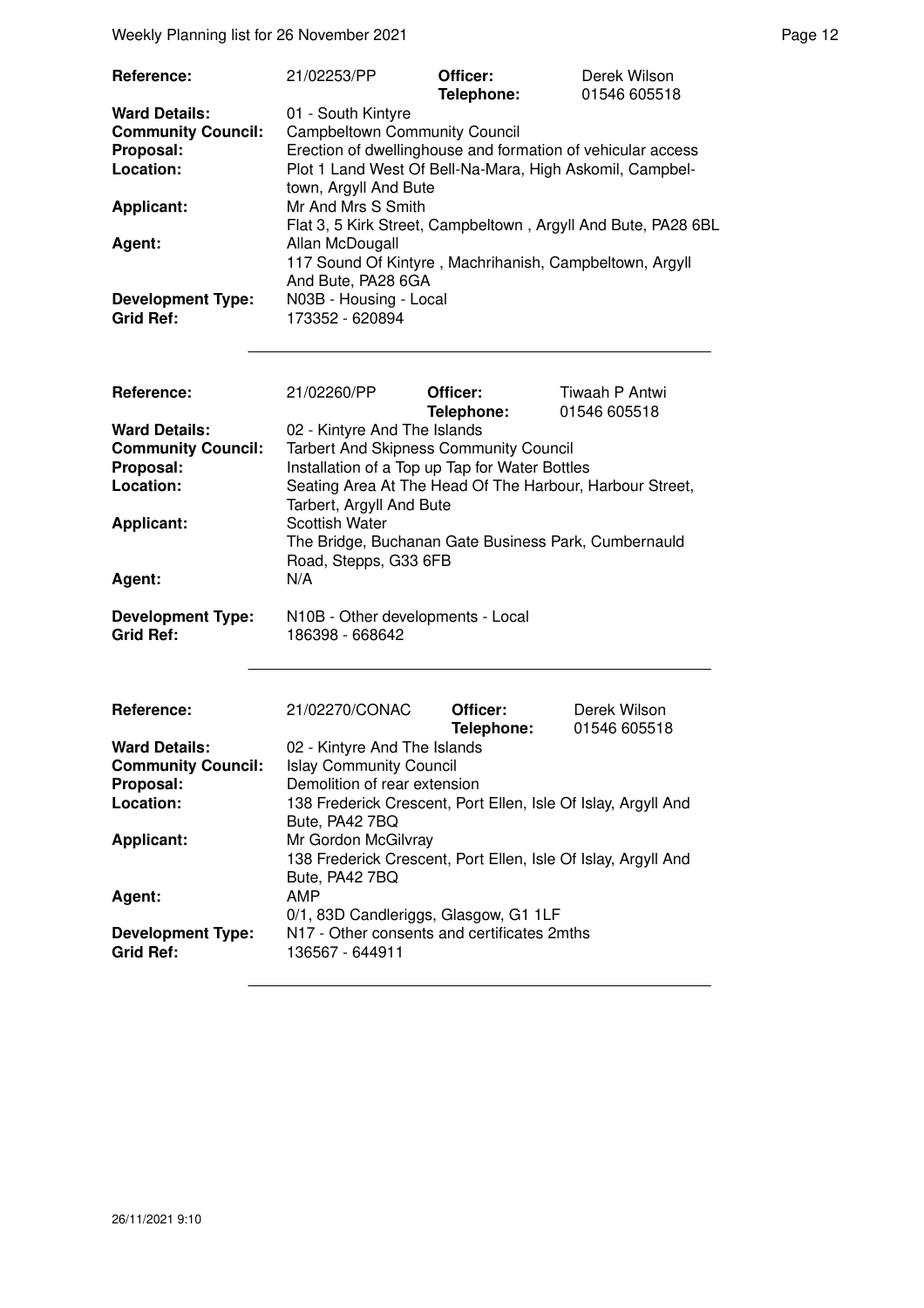Weekly Planning list for 26 November 2021 **Page 13** Page 13

| <b>Reference:</b>                            | 21/02272/PP                                                                                            | Officer:   | Derek Wilson |
|----------------------------------------------|--------------------------------------------------------------------------------------------------------|------------|--------------|
|                                              |                                                                                                        | Telephone: | 01546 605518 |
| <b>Ward Details:</b>                         | 02 - Kintyre And The Islands                                                                           |            |              |
| <b>Community Council:</b>                    | <b>Islay Community Council</b>                                                                         |            |              |
| Proposal:                                    | Erection of extension, formation of 2 dormer windows and<br>rooflights                                 |            |              |
| Location:                                    | 138 Frederick Crescent, Port Ellen, Isle Of Islay, Argyll And<br>Bute, PA42 7BQ                        |            |              |
| <b>Applicant:</b>                            | Mr Gordon McGilvray<br>138 Frederick Crescent, Port Ellen, Isle Of Islay, Argyll And<br>Bute, PA42 7BQ |            |              |
| Agent:                                       | AMP<br>0/1, 83D Candleriggs, Glasgow, G1 1LF                                                           |            |              |
| <b>Development Type:</b><br><b>Grid Ref:</b> | N01 - Householder developments<br>136567 - 644911                                                      |            |              |

| Reference:                | 21/02295/PP                                                                                                                   | Officer:                                                    | Derek Wilson |
|---------------------------|-------------------------------------------------------------------------------------------------------------------------------|-------------------------------------------------------------|--------------|
|                           |                                                                                                                               | Telephone:                                                  | 01546 605518 |
| <b>Ward Details:</b>      | 02 - Kintyre And The Islands                                                                                                  |                                                             |              |
| <b>Community Council:</b> | <b>Islay Community Council</b>                                                                                                |                                                             |              |
| Proposal:                 | Erection of dwellinghouse, detached garage, installation of sep-                                                              |                                                             |              |
|                           |                                                                                                                               | tic tank and air source heat pump and formation of access   |              |
| Location:                 |                                                                                                                               | Land West Of 1 Claddach, Portnahaven, Isle Of Islay, Argyll |              |
|                           | And Bute                                                                                                                      |                                                             |              |
| Applicant:                | Mr Eric Merrall                                                                                                               |                                                             |              |
|                           | C/o Agent                                                                                                                     |                                                             |              |
| Agent:                    | Beaton + McMurchy Architects Ltd.                                                                                             |                                                             |              |
|                           |                                                                                                                               | The Studio, Tigh Na Glaic, Taynuilt, Oban, Argyll And Bute, |              |
|                           | <b>PA35 1JW</b>                                                                                                               |                                                             |              |
| <b>Development Type:</b>  | N03B - Housing - Local                                                                                                        |                                                             |              |
| <b>Grid Ref:</b>          | 116163 - 653428                                                                                                               |                                                             |              |
|                           |                                                                                                                               |                                                             |              |
|                           |                                                                                                                               |                                                             |              |
| Reference:                | 21/02304/PP                                                                                                                   | Officer:                                                    | Derek Wilson |
|                           |                                                                                                                               | Telephone:                                                  | 01546 605518 |
| <b>Ward Details:</b>      | 03 - Mid Argyll                                                                                                               |                                                             |              |
| <b>Community Council:</b> | <b>Furnace Community Council</b>                                                                                              |                                                             |              |
| Proposal:                 | Installation of sewer pipe crossing over watercourse, compris-<br>ing new concrete anchor blocks, 300mm diameter ductile iron |                                                             |              |
|                           |                                                                                                                               |                                                             |              |
|                           | pipe sleeve and anti-climb measures                                                                                           |                                                             |              |
| Location:                 |                                                                                                                               | Land At Leacann Water 40 Metres South West Of The Surgery   |              |
|                           | , Furnace, Argyll And Bute                                                                                                    |                                                             |              |
| <b>Applicant:</b>         | <b>Scottish Water</b>                                                                                                         |                                                             |              |
|                           | Castle House, 6 Castle Drive, Carnegie Campus, Dunfermline,                                                                   |                                                             |              |
|                           | <b>KY11 8GG</b>                                                                                                               |                                                             |              |
| Agent:                    | <b>Matthew Taylor</b>                                                                                                         |                                                             |              |
|                           | 31 Henderson Drive, Inverness, IV1 1TR                                                                                        |                                                             |              |
| <b>Development Type:</b>  | N10B - Other developments - Local                                                                                             |                                                             |              |
| <b>Grid Ref:</b>          | 202469 - 700134                                                                                                               |                                                             |              |